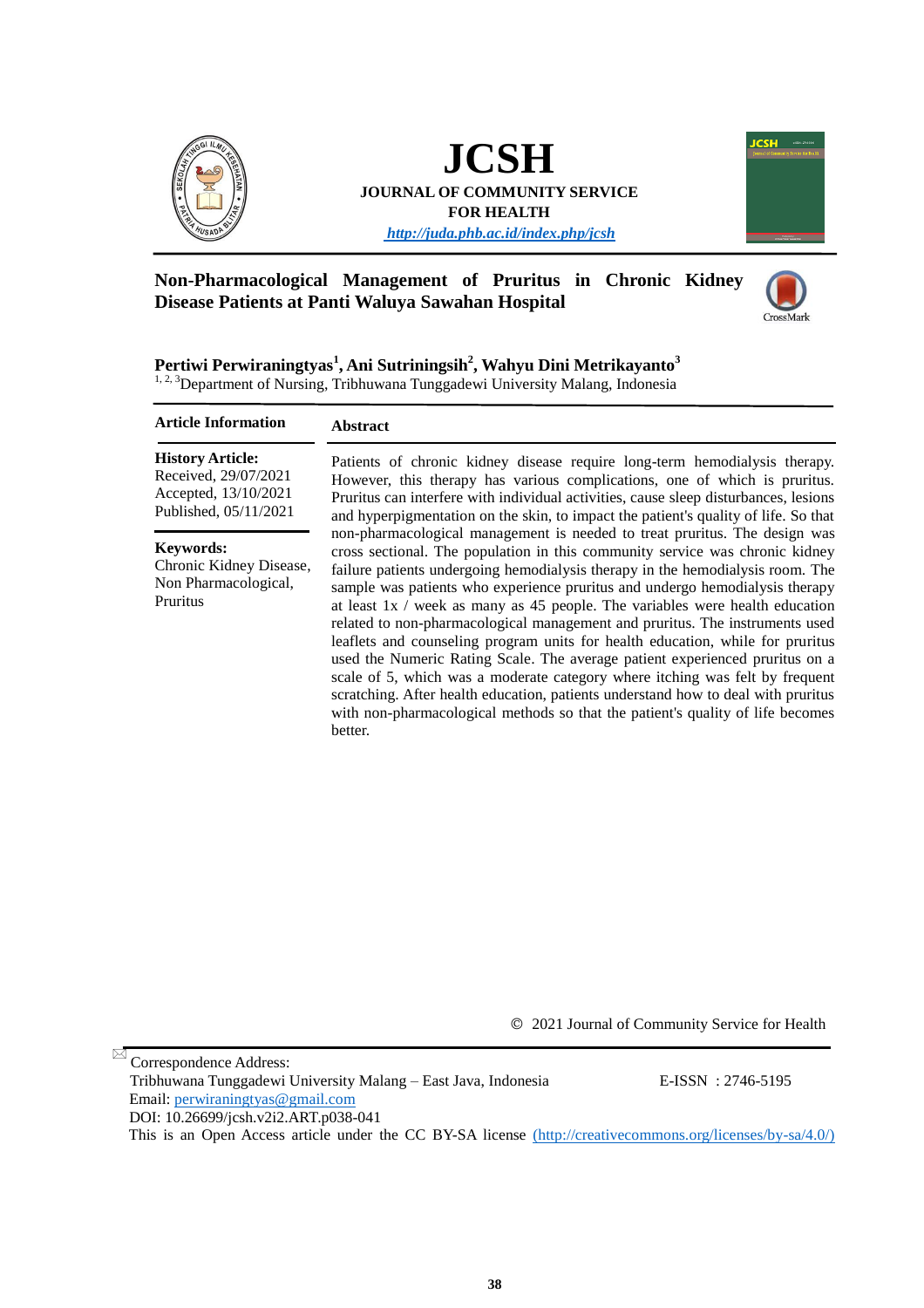### **INTRODUCTION**

Chronic Kidney Disease is a failure of kidney function to maintain metabolism and fluid and electrolyte balance due to progressive destruction of kidney structures with manifestations of accumulation of residual metabolites (uremic toxic) in the blood (Muttaqin, Arif, 2012). The therapy or treatment that can be given to patients with end-stage renal failure is hemodialysis. Hemodialysis is a procedure for cleaning blood through an artificial kidney or dialyzer and assisted in its implementation by a machine (Rahman, M., Kaunang, T., & Elim, 2016). This treatment is expected to improve the quality of life and prolong the life of patients with chronic kidney failure (Rahman, Kaunang, and Elim, 2016).

Chronic kidney failure patients require longterm hemodialysis therapy (Smeltzer & Bare, 2002). Most patients with kidney failure require 12 to 15 hours of hemodialysis per week which is divided into 2 or 3 sessions where each session lasts between 3 to 6 hours. Hemodialysis activities will continue throughout his life (Widyantara, 2016). Patients require long-term dialysis therapy, which is necessary to maintain survival and control symptoms of uremia (Smeltzer, 2002). However, dialysis therapy itself has various complications, one of which is pruritus that occurs during dialysis when the end products of metabolism leave the skin (Smeltzer, 2002).

 Everyone perceives uremic pruritus differently. When pruritus is treated late, it can interfere with individual activities, cause sleep disturbances if it occurs at night, cause lesions and hyperpigmentation on the skin, and have an impact on the patient's quality of life. Based on the results of the preliminary study, it was found that from early September 2019 to November 2020, of 1107 kidney failure patients undergoing hemodialysis therapy at Panti Waluya Sawahan Hospital, Malang, 250 of them complained of experiencing pruritus. Thus, to overcome this, non-pharmacological management is needed in order to reduce the pruritus experienced by CKD patients undergoing hemodialysis therapy.

#### **METHOD**

The design was cross sectional. The population in this community service was CKD patients who undergo hemodialysis therapy in the hemodialysis room. The sample was part of the population that meets the inclusion criteria, such as those who experienced pruritus and underwent hemodialysis therapy at least once a week. The variables were health education related to nonpharmacological management and pruritus. The instruments used leaflets and SAP for health

education, while for pruritus used the Numeric Rating Scale.

The activity was carried out for one day on Thursday, November 19, 2020 in the Hemodialysis Room of Panti Waluya Hospital Malang. CKD patients were given material related to non-pharmacological management to treat pruritus in CKD patients undergoing hemodialysis therapy. The activity was supported by leaflets on the topic of pruritus and non-pharmacological measures to reduce pruritus in CKD patients, so that participants can more easily understand and provide provisions for the management of pruritus at home. At the final stage, an evaluation was carried out by means of discussion and asking questions according to the topics that have been described.

#### **RESULTS**

**Table 1. Distribution table for gender and age of respondents**

| <b>Characteristics</b> | F  | %  |
|------------------------|----|----|
| Gender                 |    |    |
| Male                   | 23 | 51 |
| Female                 | 22 | 49 |
| Age                    |    |    |
| $28-48$ years          | 18 | 40 |
| 49-59 years            | 14 | 31 |
| $60-72$ years          | 13 | 29 |
|                        |    |    |

*Souce: Primary Data*

Based on Table 1, it was found that more than half of the respondents who underwent hemodialysis therapy were male (51%) and almost half of the respondents were aged 28 to 48 years (40%).

#### **Table 2. Pruritus scale**

| <b>Variable</b> | Mean | Median | Modus |
|-----------------|------|--------|-------|
| Pruritus scale  | 5.18 | 5.00   |       |

Based on Table 2, the average pruritus scale of patients undergoing hemodialysis is 5.18 (medium category), the median and mode values are 5 (medium category).

#### **DISCUSSION**

Based on Table 2, the average pruritus scale of patients undergoing hemodialysis is 5.18 (medium category), the median and mode values are 5 (medium category). The average patient experience pruritus with medium category indicated by itching accompanied by frequent scratching. Complaints of pruritus are influenced by hemodialysis measures carried out by the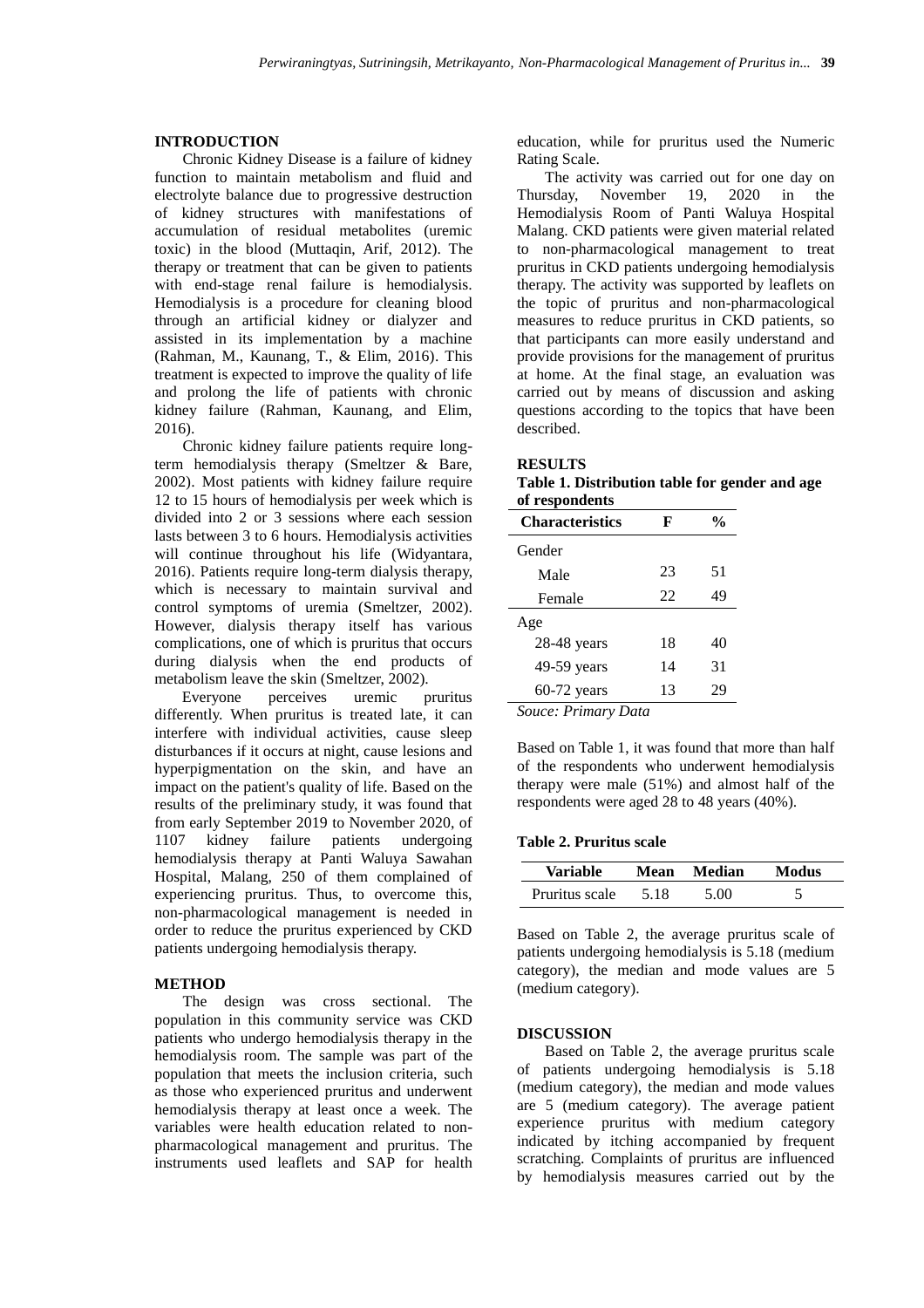patient for a long period of time, so that it can cause itching and often scratch the skin. Pruritus is the result of increased urea in the blood (uremic pruritus). The patient complains of this situation appearing intermittently even at any time in several parts or throughout the body. This result in disruption of the patient's activities and the occurrence of sleep disturbances, thus indirectly affecting the patient's quality of life (Chen *et al.*, 2013). Chronic kidney disease patients undergoing hemodialysis therapy experience various complications including air embolism, hypotension, chest pain, balance disorders, nausea and vomiting, muscle cramps, increased blood urea levels, and pruritus (Smeltzer, Suzanne C., Bare, 2010).

In several studies it was found that gender factors affect the occurrence of pruritus. More than half of the respondents are male. Research conducted by Sembiring, Nasution and Ariani (2020), the majority of males experience uremic pruritus compared to females where gender has been associated with the pathogenesis of uremic pruritus (Berger & Steinhoff, 2011; Lin et al. 2011; Combs et al. 2015; Aval et al. 2018, in (Sembiring, Friska; Nasution, Siti Saidah; Ariani, 2020). Based on the results of the study, men and women differ in how they perceive pruritus. Women in general feel pruritus more often. This is indicated by scratching behavior that is more frequent. In addition, the psychological disorders experienced are also more severe. The itching experienced by women is more like a burning sensation, indicating a stronger neuropathic component and a higher intensity of itching in the lower extremities. However, for men, itching is usually experienced in the upper extremities (Stumpf and Pfleiderer, et al, 2016).

As for age, almost half of the respondents are 28-48 years old. The age of the respondent also affects the appearance of pruritus. According to Riza (2012) and Bianti (2016), the relationship between age and pruritus is due to the fact that the older a person is, the drier their skin condition will be and the higher the incidence and severity of xerosis. According to researchers conducted by Astuti and Husna (2017), the results showed that at the age of 41-60 years, the patient had entered the stage of advancing to the elderly, where the patient experienced various organ problems, such as decreased kidney function, or skin problems. The skin will become dry (xerosis) . In addition, patients who experience chronic kidney failure problems, metabolism of phosphorus, calcium, and magnesium so that the occurrence of uremia which exacerbates the emergence of pruritus problems. Pruritus is common in elderly patients. In a 2010 study of 4099 geriatric patients in Turkey, pruritus was among the five most common diseases and was often associated with dry skin.

The incidence and severity of dry skin was increased by age (Bianti, 2016) .

Hemodialysis therapy is one of the things that aggravate the occurrence of pruritus, so that it can cause itching. Pruritus can be felt on the back, feet, hands and all over the body. The itching that is felt can be red and cause red spots to cause scars. According to Wulandari's research (2019) regarding the long-term relationship between hemodialysis and the incidence of uremic pruritus in patients with chronic renal failure, it was stated that the incidence of uremic pruritus could be identified from the appearance of garal complaints, uremic occurrence (urea levels > 50 mg/dl), uremic syndrome and dry skin. The complaints of itching felt by respondents on the feet, hands, buttocks and back.

#### **CONCLUSION**

The average score of patient with chronic kidney failure at Panti Waluya Hospital, Malang who experienced pruritus was on a scale of 5, which was in the moderate category where itching was felt by frequent scratching.

#### **SUGGESTION**

This activity is expected to increase knowledge of non-pharmacological management of pruritus in CKD patients. Thus, it can reduce the scale of pruritus experienced which has an impact on the fulfillment of optimal sleep and activity as well as improving the quality of life of CKD patients.

#### **REFFERENCES**

- Astuti, Rini dan Husna, C. (2017) 'Pruritus pada Pasien Gagal Ginjal Kronik', Jurnal Ilmiah Mahasiswa Keperawatan, 4(2).
- Bianti, M. (2016) 'Kulit Kering pada Usia Lanjut', CDK-245, 43(10).
- Chen, H. et al. (2013) 'Uremic Pruritus , Dialysis Adequacy , and Metabolic Profiles in Hemodialysis Uremic Pruritus , Dialysis Adequacy , and Metabolic Profiles in Hemodialysis Patients : A Prospective 5- Year Cohort Study', (January 2014). doi: 10.1371/journal.pone.0071404.
- Kandou (2016) 'Hubungan antara lama menjalani hemodialisis dengan kualitas hidup pasien yang menjalani hemodialisis di Unit Hemodialisis', 4.
- Ko, M. J., Wu, H. Y., Chen, H.Y., Chiu, Y. L., Hsu, S. P., Pai, M. F., et al (2013) 'Uremic Pruritus, Dialysis Adequancy, And Metabolic Profiles In Hemodialysis Patients : A Prospective 5-Year Cohort Study', Plos ONE, 8(8).
- Muttaqin, Arif, K. S. (2012) Askep Gangguan Sistem Perkemihan. Jakarta: Salemba